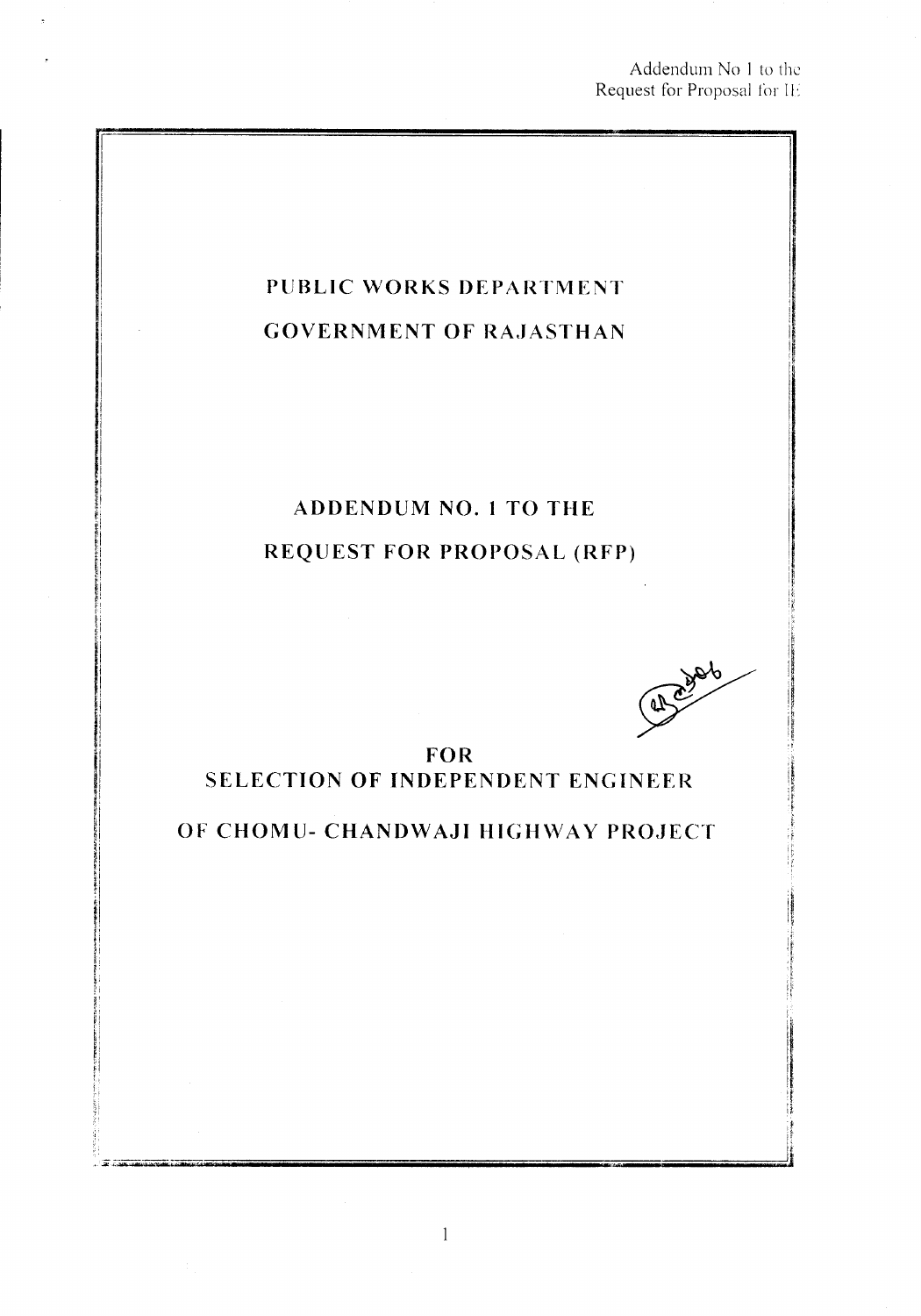Addendum No 1 to the Request for Proposal for IE  $\overline{a}$ 

#### ADDENDUM NO. 1 TO THE REQUEST FOR PROPOSAL OF SELECTION OF INDEPENDENT ENGINEER FOR CHOMU- CHANDWAJI HIGHWAY PROJECT RFP NOTICE DATED 26.09.2016

The following are the modifications/additions to the Request for Proposal (RFP) for selection of IE for Chomu-Chandwaji Highway Project. The deletions from the earlier text of the RFQ are indicated has strikethroughs and additions are under lined.

| SI.<br>No.       | <b>Clause No</b>                                                          | <b>Provision of the RFP</b>                                                                                                                                                                                                                                                                                                                                                                                                                                                                                                                                                                                                                                                                                                                                                                                                                                         |
|------------------|---------------------------------------------------------------------------|---------------------------------------------------------------------------------------------------------------------------------------------------------------------------------------------------------------------------------------------------------------------------------------------------------------------------------------------------------------------------------------------------------------------------------------------------------------------------------------------------------------------------------------------------------------------------------------------------------------------------------------------------------------------------------------------------------------------------------------------------------------------------------------------------------------------------------------------------------------------|
| $\mathbf{L}$     | 15 of section-<br>1 information<br>to consultant                          | The two parts of the proposal The Technical Proposal (Technical and financial proposal)<br>must be submitted in a hard bound form with all pages numbered serially, along with an<br>index of submission. (Hard bound implies binding between two covers through stitching or<br>otherwise whereby it may not be possible to replace any paper without disturbing the<br>documents). Spiral bound form, loose form, etc. will not be accepted and would be rejected.<br>The copy of the Technical Proposal should also be uploaded on e-portal. Financial Proposal<br>shall have to be submitted only on Electronic form (to be uploaded on e- portal). All ligures<br>quoted in financial proposal should be covered with a transparent tape. In the event, any of<br>the instructions mentioned herein have not been adhered to, PWD, may reject the<br>Proposal. |
| 2.               | $3 \text{ of}$<br>section-2<br>Letter of                                  | <b>3. PREPARATION OF PROPOSAL</b><br>3.1You are requested to submit your proposal in Two Parts using but not limited to the<br>formats enclosed herewith (refer section 3,4 and 5) in 2 separate envelopes/ packages and<br>put together in one single outer envelope/package. The two parts shall be:                                                                                                                                                                                                                                                                                                                                                                                                                                                                                                                                                              |
|                  | invitation                                                                | Part 1: Technical Proposal and                                                                                                                                                                                                                                                                                                                                                                                                                                                                                                                                                                                                                                                                                                                                                                                                                                      |
|                  | to<br>consultan                                                           | Part 2: Financial Proposal.                                                                                                                                                                                                                                                                                                                                                                                                                                                                                                                                                                                                                                                                                                                                                                                                                                         |
|                  | ts.                                                                       | The Technical proposal (Hard bound should be enclosed in envelop which should be<br>marked as 'part-1 technical proposal'). The Financial proposal should be submitted on<br>electronic form. No hard copy of financial proposal to be submitted. (Please also refer para<br>4.7 submission of proposal through e-tendering defined in RFP in this regard.                                                                                                                                                                                                                                                                                                                                                                                                                                                                                                          |
|                  |                                                                           | Part 2: Financial Proposal                                                                                                                                                                                                                                                                                                                                                                                                                                                                                                                                                                                                                                                                                                                                                                                                                                          |
| 3.               | $3.6$ of<br>section-2<br>Letter of<br>invitation<br>to<br>consultan<br>ts | 3.6 Your Financial Proposal must be strictly using the BOQ of e-tendering process No<br>additional items/quantities other than that specified in the formats should be proposed by the<br>Consultants since the same shall not be considered for the evaluation/award. For the first 12<br>months from the Date of Commencement of Services, Consultants shall be paid billing rates<br>as indicated above. Beginning 13th months of the services provided, billing rates shall be<br>increased for the remuneration part only $\omega$ 5% every 12 months for local currency. However,<br>for evaluation and award of the Bid proposals, the quoted initial rate (as applicable for first<br>12 months) shall be multiplied by the total time input for each position on this contract, i.e.<br>without considering the increase in the billing rates.             |
| $\overline{4}$ . | 4 of section-2                                                            | 4 SUBMISSION, RECEIPT AND OPENING OF PROPOSALS                                                                                                                                                                                                                                                                                                                                                                                                                                                                                                                                                                                                                                                                                                                                                                                                                      |
|                  | Letter of<br>invitation to<br>consultants                                 | 4.3 You must submit one 'ORIGINAL' proposal only The financial proposal for each intended<br>project shall be sealed separately and duly marked on the envelope containing it showing the<br>name of the projects, package no. etc. The envelope must be clearly marked. in accordance                                                                                                                                                                                                                                                                                                                                                                                                                                                                                                                                                                              |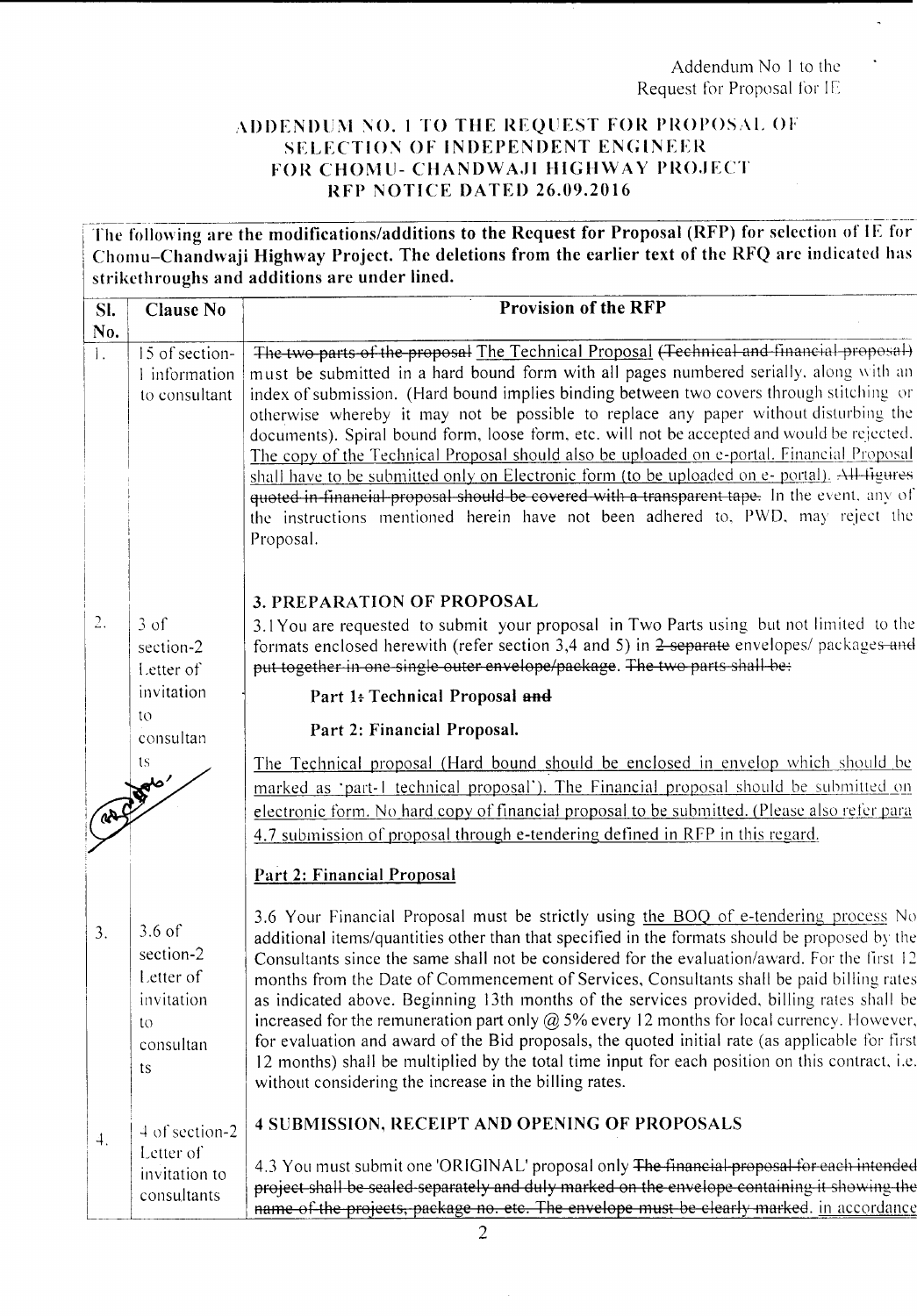with "procedure under e-tendering" defined in the RFP. The Technical Proposal (Hard Bound) should be enclosed in an envelope which should be marked as "Part-1-Technical Proposal". The Financial Proposal should be submitted only in Electronic Form. No hard copy of the Financial Proposal is to be submitted.

"DO NOT OPEN, EXCEPT IN PRESENCE OF THE EVALUATION **COMMITTEE"** 

4.4 This outer envelope shall include two separate envelopes, shall contained two sealed envelopes, each clearly marked as "Part 1: Technical Proposal" or "Part 2: Financial Proposal" proof of payment-of Rs. 5000/- (cost of RFP) and proof of payment of application processing fees amounting to Rs. 1000/-

### Submission of financial proposal through e-tendering

 $4.7$ Section 2 Letter of invitation to Consultants

 $\tilde{\gamma}$ 

 $4.7.1$ Without prejudice to the provisions of this RFP and the obligations of the Bidders specified therein, a Bidder have to shall be entitled to submit its Financial Proposal through the e-tendering process specified by the Government of Rajasthan for procurement through e-tendering, subject to the provisions of this Clause 4.7.

4.7.2 The Financial Bid to be submitted under this Clause 4.7 shall be restricted to, and comprise the formats specified at Section-5 of this RFP only through e-tendering process. The remaining documents accompanying the proposal shall be submitted in accordance with the provisions of Section -3 and section-4

4.7.3 A Bidder who submits an e-bid-hereunder may, in-its-discretion, omit to submit the Bid-comprising Section-5, as specified in-Clause-3 shall be considered only.

4.7.4 In the event of any discrepancy between the e-bid-submitted in accordance with this Clause 4.7 and the Bid submitted in accordance with Clause 3, the former shall prevail.

4.7.53 Bids to be submitted in electronic format in pursuance of this Clause 4.7 shall conform with the procedure specified at the website "http://eproc.rajasthan.gov.in" of the Government of Rajasthan.

4.7.64 The Bidder shall procure a class 2 digital signature certificate (as described by the Department of Electronics and Information Technology, Ministry of Communication and Information Technology) or use a valid class 2 digital signature certificate which it may have procured earlier.

4.7.75 The Government of Rajasthan avails the services of RajCOMP Info Services Ltd. (RISL) for providing support in e-tendering to Bidders. The processing fees of Rs 1,000 (Rupees one thousand) payable to RISL for this purpose shall be paid by the Bidder through demand draft in favour of MD, RISL payable at Jaipur through the Authority.

6. Section 5 of **RFP** (Submission of Financial Proposal)

### **SECTION 5.**

# FORMAT-FOR SUBMISSION OF FINANCIAL PROPOSAL

| Appendix C-1       |                                                          |
|--------------------|----------------------------------------------------------|
| $\pm$ Appendix C-2 | Financial proposal submission form.<br>Summary of costs. |
|                    |                                                          |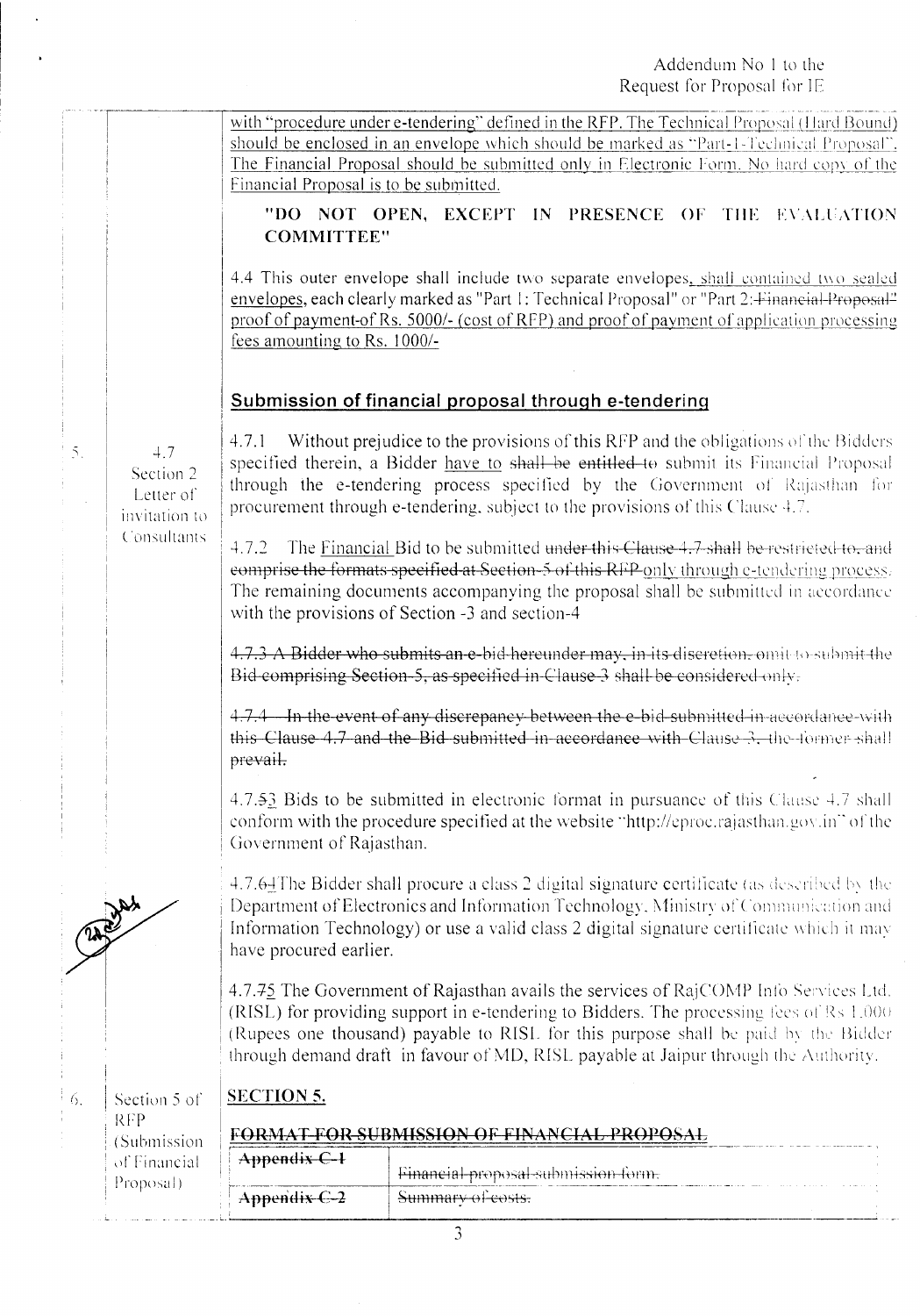l.

| Appendix-C-3         | Breakdown of local currency costs.                                  |                              |                                                                                                                                                                                                                                                              |
|----------------------|---------------------------------------------------------------------|------------------------------|--------------------------------------------------------------------------------------------------------------------------------------------------------------------------------------------------------------------------------------------------------------|
|                      |                                                                     |                              | APPENDIX-C-1                                                                                                                                                                                                                                                 |
|                      | FINANCIAL PROPOSAL SUBMISSION FORM                                  |                              |                                                                                                                                                                                                                                                              |
| $F$ rom $-$          |                                                                     | $-\Gamma$ o,                 |                                                                                                                                                                                                                                                              |
| (Name of Firm)       |                                                                     | Bhawan,<br>Fax: 0141-5110547 | The Addl. Chief Engineer (PPP),<br>Public-Works Department, Nirman<br>Jacob Road, Civil Lines. Jaipur<br>$(Rajasthan)$ Ph. 0141-5110547                                                                                                                      |
|                      |                                                                     |                              | Subject: Submission of online Financial Proposal for engagement as Independent                                                                                                                                                                               |
|                      | of-Rajasthan through Public Private Partnership on "DBFOT" Pattern. |                              | Engineer services for Development and Operation of Chomu-Chandwaji<br>Highway Section of SH_08-B by Two lane with paved shoulder in the State                                                                                                                |
| Sit.                 |                                                                     |                              |                                                                                                                                                                                                                                                              |
|                      | amount is inclusive of all taxes except the service tax.            |                              | We, the undersigned, offer to provide the consulting services for the above in<br>accordance with your Request for Proposal dated (mention date), and our proposal.<br>Our attached financial proposal is for the sum of [Amount in words and figures]. This |
|                      |                                                                     |                              |                                                                                                                                                                                                                                                              |
| i.e. (mention date). |                                                                     |                              | Our financial proposal shall be binding upon us subject to the modifications-resulting<br>from contract negotiations, up to the expiration of the validity period of the proposal.                                                                           |
|                      | in India namely "Prevention of Corruption Act 1988".                |                              | We undertake that in competing for (and, if the award is made to us, in executing) the<br>above contract, we will strictly observe the laws against fraud and corruption in force                                                                            |
|                      |                                                                     |                              | Commission and gratuities, if any, paid or to be paid by us to agents relating to this<br>proposal and contract execution, if we are awarded the contract, are listed below.                                                                                 |
|                      |                                                                     |                              | Name and address <b>Amount and Purpose of commission</b>                                                                                                                                                                                                     |
| of Agents            |                                                                     |                              | Currency or Gratuity                                                                                                                                                                                                                                         |
|                      |                                                                     |                              |                                                                                                                                                                                                                                                              |
|                      |                                                                     |                              | We understand you are not bound to accept any proposal you receive.                                                                                                                                                                                          |
| We remain,           |                                                                     |                              |                                                                                                                                                                                                                                                              |
|                      |                                                                     |                              | Yours sincerely.                                                                                                                                                                                                                                             |
|                      |                                                                     |                              | Authorized-Signatory<br>Name and address of Firm                                                                                                                                                                                                             |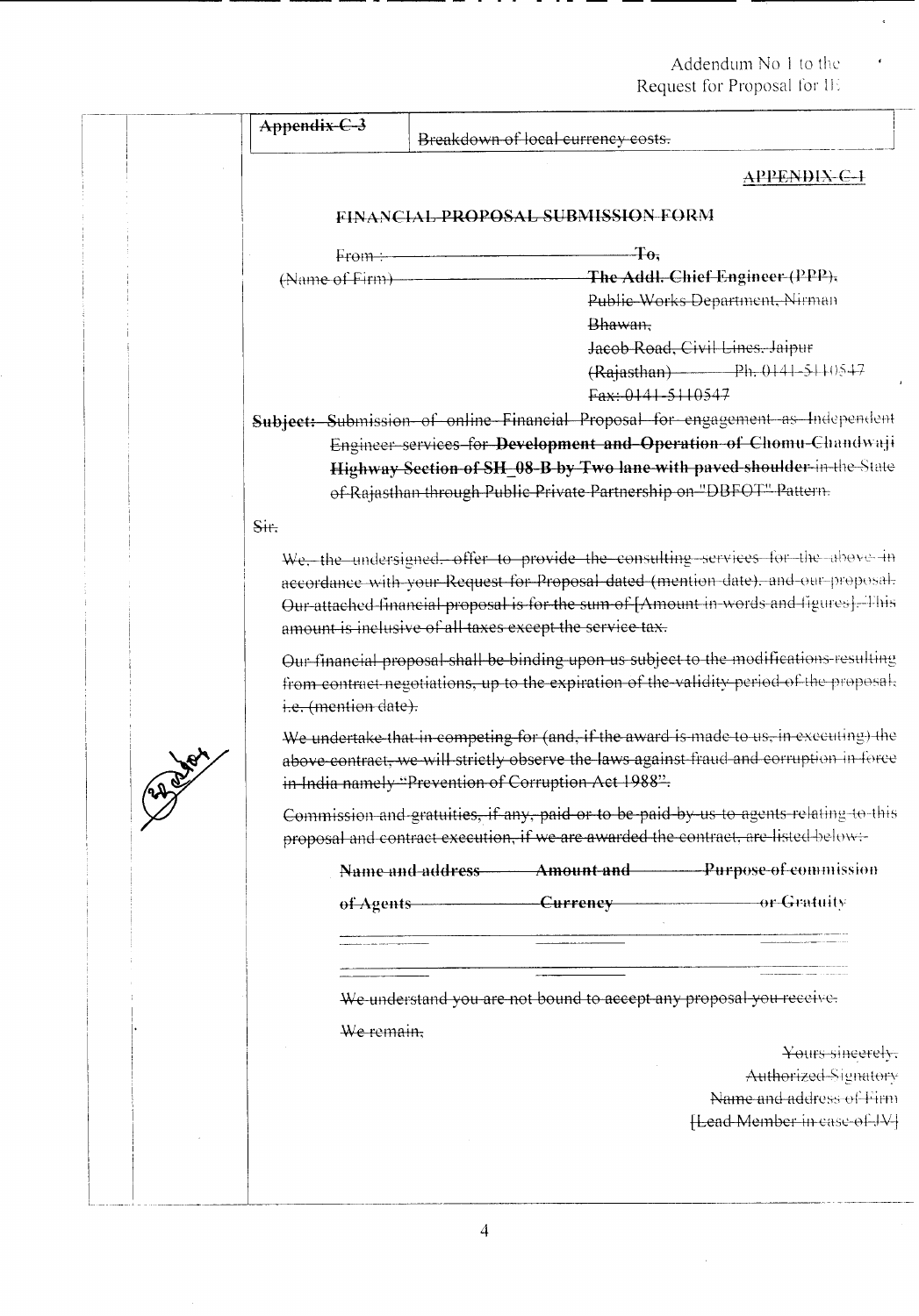### APPENDIX C-2

#### **SUMMARY OF COSTS**

| Remuneration for Professional Staff          |                                                      |
|----------------------------------------------|------------------------------------------------------|
|                                              |                                                      |
| Remuneration for Supporting Staff            |                                                      |
| <b>Transportation</b>                        |                                                      |
| Office supplies, Utilities and Communication |                                                      |
| Office furniture and Equipment               |                                                      |
|                                              | Total costs (including all Taxes except-Service Tax) |

Note: Payments will be made as per stipulations of the Conditions of Contract and Service Tax will be paid separately.

#### APPENDIX-C-3

#### BREAKDOWN OF LOCAL CURRENCY COSTS

 $\mathbf{I}$ .

#### **REMUNERATION FOR LOCAL PROFESSIONAL STAFF**

| S.                       | Position                                   | Name | Year $1-3$ |                                      |        |
|--------------------------|--------------------------------------------|------|------------|--------------------------------------|--------|
| $\mathbf{N}$<br>$\theta$ |                                            |      | Rate       | $N_{\theta-\theta}$<br>man<br>months | Атнони |
|                          | Key-Personnel (Professional Staff)         |      |            |                                      |        |
| $\ddagger$               | Team-Leader-cum-Senior<br>Highway Engineer |      |            | $+8$                                 |        |
| $\overline{2}$           | Sr. Pavement Specialist                    |      |            | $\theta$ <sup>2</sup>                |        |
| $\overline{\mathcal{F}}$ | Senior Quality cum<br>Material Engineer    |      |            | $\theta$ 4                           |        |
| 4                        | <b>Highway Design</b><br>Engineer          |      |            | $\theta$ +                           |        |
| $\mathfrak{S}$           | Road Safety Expert                         |      |            | $\theta +$                           |        |
| $\theta$                 | Legal-Expert                               |      |            | $\theta \rightarrow$                 |        |
| $\overline{f}$           | Financial-Expert                           |      |            | $\theta +$                           |        |
|                          |                                            |      |            | Sub-Total                            |        |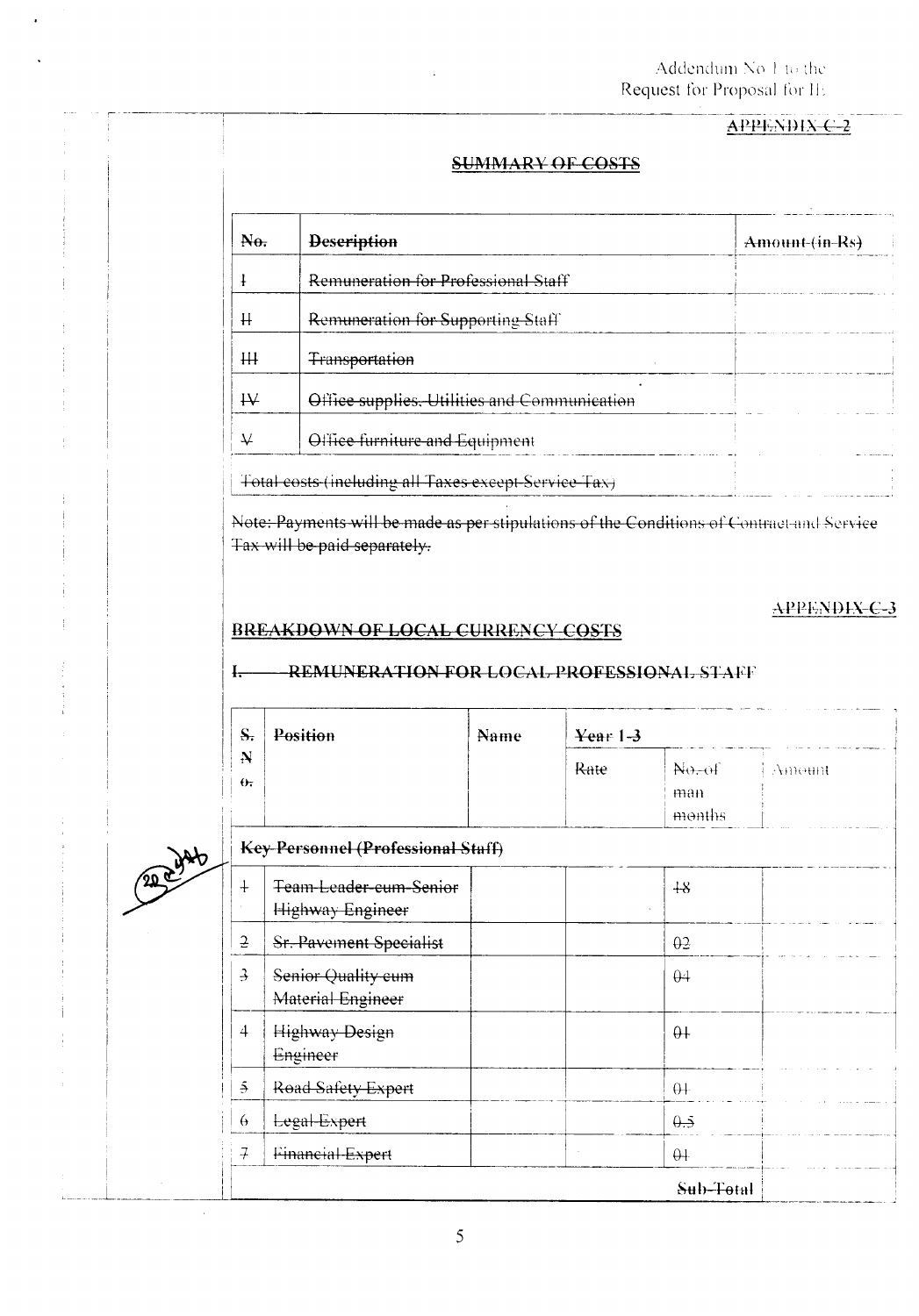|                          | Sub-Professional                         |            |             |  |
|--------------------------|------------------------------------------|------------|-------------|--|
| $\ddot{+}$               | Assistant-Highway<br>Engineer            | <b>TBN</b> | $+2$        |  |
| $\overline{2}$           | Asstt. Quantity and<br>Material Engineer | <b>TBN</b> | $+2$        |  |
| $\overline{\mathcal{A}}$ | Survey Engineer                          | <b>TBN</b> | $+2$        |  |
| 4.                       | HTMS/Toll-Expert                         | <b>TBN</b> | $\ddag$     |  |
|                          |                                          |            | Sub-Total   |  |
|                          |                                          |            | Grand-Total |  |

#### SUPPORT-STAFF  $H$

| $S_{\tau}$        | Position                            |            |                        |                                   |        |
|-------------------|-------------------------------------|------------|------------------------|-----------------------------------|--------|
| A <sub>0</sub>    |                                     |            | <b>Billing</b><br>Rate | No. of man<br>months<br>$\sim 10$ | Amount |
| $\ddagger$        | Office-Manager (1-No)               | <b>TBN</b> |                        | $+8$                              |        |
| $\overline{2}$    | Accountant (+No)                    | <b>TBN</b> |                        | ×.<br>$+8$                        |        |
| $\leftrightarrow$ | Computer-Operator (+<br>$A\Theta$ . | <b>TBN</b> |                        | $+8$                              |        |
| $\overline{A}$    | Guard                               | <b>TBN</b> |                        | $+x36=36$                         |        |
| 8                 | Office Boy                          | <b>TBN</b> |                        | 36                                |        |
|                   |                                     |            |                        | <b>Total</b>                      |        |

#### TBN: To be Named

Visit and review by 'Engineer' or any other staff to PWD headquarters will be deemed to have been covered within the overheads.

Bidder is required to establish the site office at Chomu. The key personnel will be visiting the project road from time to time. Cost of each visit will be deemed to have been included in the financial proposal and it will not be paid separately.

Note: For the first 24 months from the Date of Commencement of Services. Consultants shall be paid billing rates as indicated above. Beginning 25<sup>th</sup> month of the services provided. billing rates shall be increased  $\omega$  5% for the subsequent period of services rendered by the personnel of all categories namely (i) key personnel; (ii) sub-professional personnel and (iii) support staff. However, for evaluation of Bid proposals, the quoted initial rate (as applicable for first 24 months) shall be multiplied by the total time input for each position on this contract, i.e. without considering the increase in the billing rates.

6

ن<br>پرس<sup>ال</sup>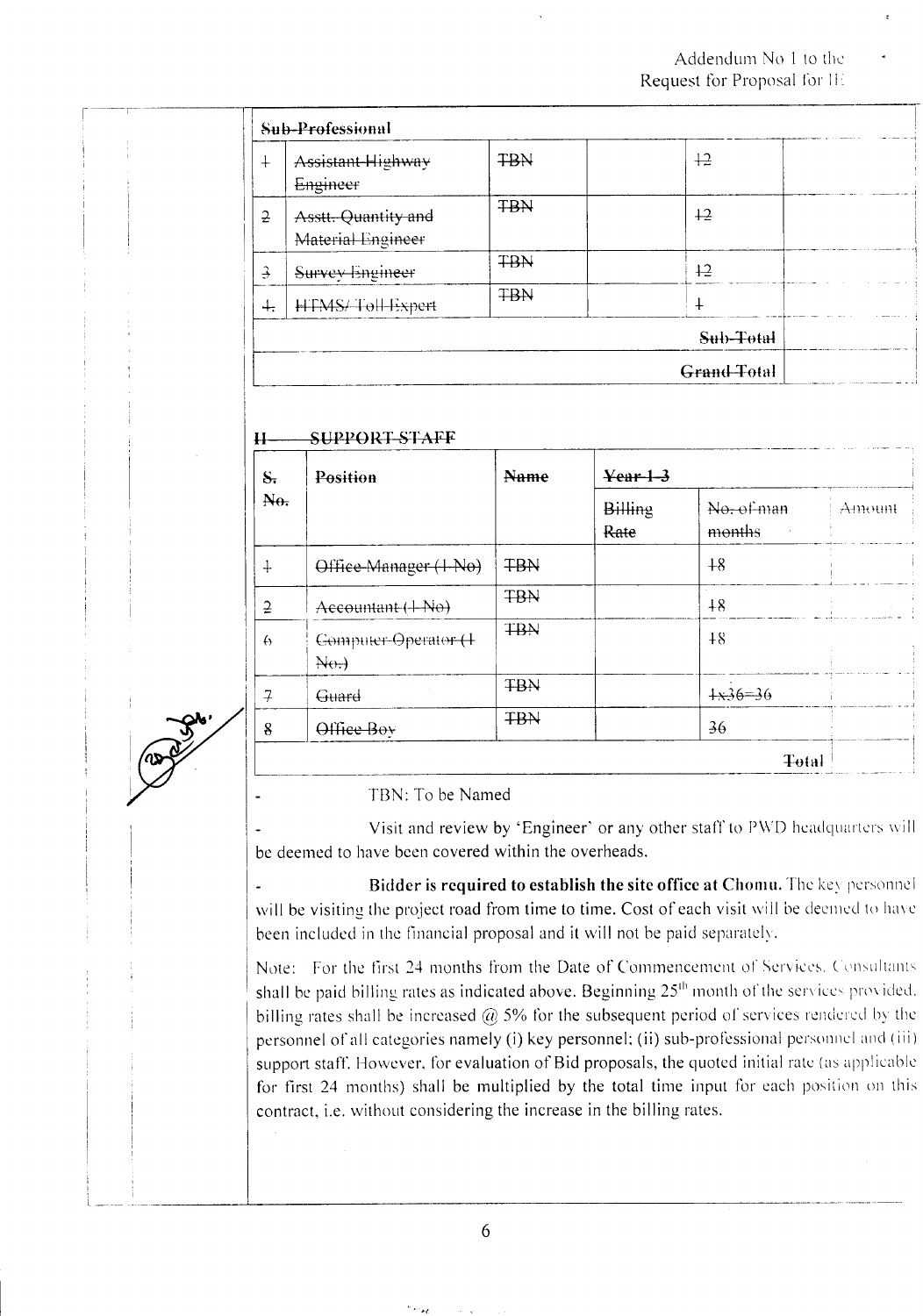| S.N.                         | <b>Particulars</b>                                                                                                                                                                                                                                                                                                                                                                                                           | Qty (No. of vehicle-<br>Month) | Rate/ve<br>hiele-<br>month | : Amount           |
|------------------------------|------------------------------------------------------------------------------------------------------------------------------------------------------------------------------------------------------------------------------------------------------------------------------------------------------------------------------------------------------------------------------------------------------------------------------|--------------------------------|----------------------------|--------------------|
| $+$                          | Car rentals. At least 2 vehicles for<br>the project are to be provided<br>during construction (vehicles<br>should not be more than 3-years<br>old for which copy of registration<br>must be produced)<br>*The vehicles provided by the<br>consultant shall include the cost of<br>rental, - drivers, operation,<br>maintenance, repairs, insurance<br>ete.<br>* vehicle should be Innova or<br>equivalent - with approximate | -30                            |                            |                    |
|                              | 2500Km per Month running.                                                                                                                                                                                                                                                                                                                                                                                                    |                                |                            |                    |
|                              |                                                                                                                                                                                                                                                                                                                                                                                                                              |                                | Total:                     |                    |
| PWD.                         | Note: Out of 2 vehicles, 1 vehicle shall be at the disposal of the employer/client i.e.                                                                                                                                                                                                                                                                                                                                      |                                |                            |                    |
| $\mathsf{H}$<br>$A_{\theta}$ | Office Supplies, Utilities and Communication<br>Hem                                                                                                                                                                                                                                                                                                                                                                          | Months                         | Monthly -<br>Rate          |                    |
| $\ddagger$                   | Office stationary, printing<br>material                                                                                                                                                                                                                                                                                                                                                                                      | $+8$                           |                            |                    |
| $\mathfrak 2$                | Domestic Communications<br>(Tel./fax/postage etc.)                                                                                                                                                                                                                                                                                                                                                                           | $+8$                           |                            |                    |
| $\overline{\mathcal{F}}$     | Office accommodation (Minimum<br>100 sqm area of office shall be<br>rented). The rent-cost includes<br>electricity and water charges.<br>maintenance, cleaning, repairs etc.<br>eomplete                                                                                                                                                                                                                                     | 36                             |                            | $\pm\lambda$ mount |
|                              |                                                                                                                                                                                                                                                                                                                                                                                                                              |                                | Total <sup>3</sup>         |                    |

 $\mathbf{r}$ 

٩Ą

 $\begin{array}{c} \begin{array}{c} \begin{array}{c} \begin{array}{c} \end{array} \\ \end{array} \\ \begin{array}{c} \end{array} \end{array} \end{array} \end{array}$ 

 $\frac{1}{2}$  $\frac{1}{2}$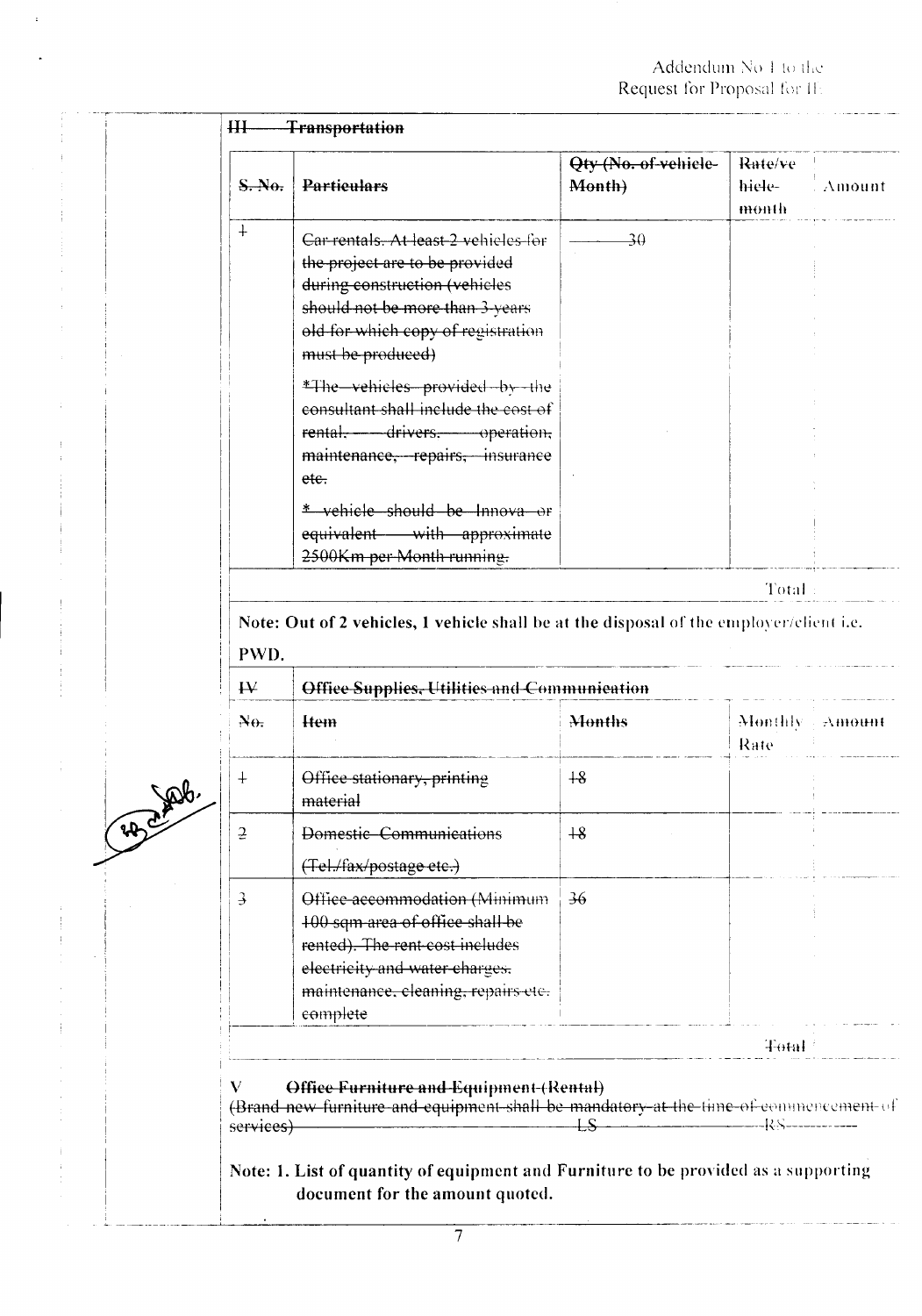2. One A.C. room in the office with adequate facilities like Executive Chair. Tabl Visitor Chairs, Computer, Laser jet printer etc. shall be kept at the disposal of employer/client i.e.PWD.

# **Item Rate BoQ**

Tender Inviting Authority: Additional Chief Engineer PPP PWD Rajasthan, Jaipur

Name of Work: Independent Engineer services for Development and Operation of Chomu-Chandwaji Highway section of SH-08 B to 2 lane with paved shoulder in the State of Rajasthan through Public private Partnership (the "PPP") on Design, Build. Finance, Operate and transfer ("DBFOT") basis

Contract No:

Bidder Name:

PRICE SCHEDULE

(This BOQ template must not be modified/replaced by the bidder and the same should be uploaded after filling the relevent columns, else the bidder is liable to be rejected for this tender. Bidders are allowed to enter the Bidder Name and Rates only )

| Sl.<br><u>No.</u> | Item Description                                                                                              | Quantity                | Units                     | <b>RATE</b><br>$\ln$<br><b>Figures</b><br>To be<br>entered<br>by the<br>Bidder<br>$Rs.$ $P$ |   | TOTAL TOTAL<br>AMOU AMOUNT<br>$NT$ In Words |
|-------------------|---------------------------------------------------------------------------------------------------------------|-------------------------|---------------------------|---------------------------------------------------------------------------------------------|---|---------------------------------------------|
| $\mathbf{1}$      | $\overline{2}$                                                                                                | $\overline{\mathbf{3}}$ | $\overline{\mathbf{4}}$   | 5 <sup>1</sup>                                                                              | 6 |                                             |
| 1.00              | <b>Remuneration</b><br>for<br>Professional<br><b>Staff</b><br><b>Key</b><br>Personnel<br>(Professional Staff) |                         |                           |                                                                                             |   |                                             |
| 1.01              | Team Leader-cum-<br>Highway<br>Senior<br>Engineer                                                             | 18.00                   | No of<br>man<br>months    |                                                                                             |   |                                             |
| 1.02              | Sr.<br>Pavement<br>Specialist                                                                                 | 2.00                    | $No$ of<br>man.<br>months |                                                                                             |   |                                             |
| 1.03              | Senior Quality cum<br>Material Engineer                                                                       | 4.00                    | No of<br>man<br>months    |                                                                                             |   |                                             |
| 1.04              | Design<br>Highway<br>Engineer                                                                                 | 1.00                    | No of<br>man<br>months    |                                                                                             |   |                                             |
| 1.05              | Road Safety Expert                                                                                            | 1.00                    | No of<br>man<br>months    |                                                                                             |   |                                             |



8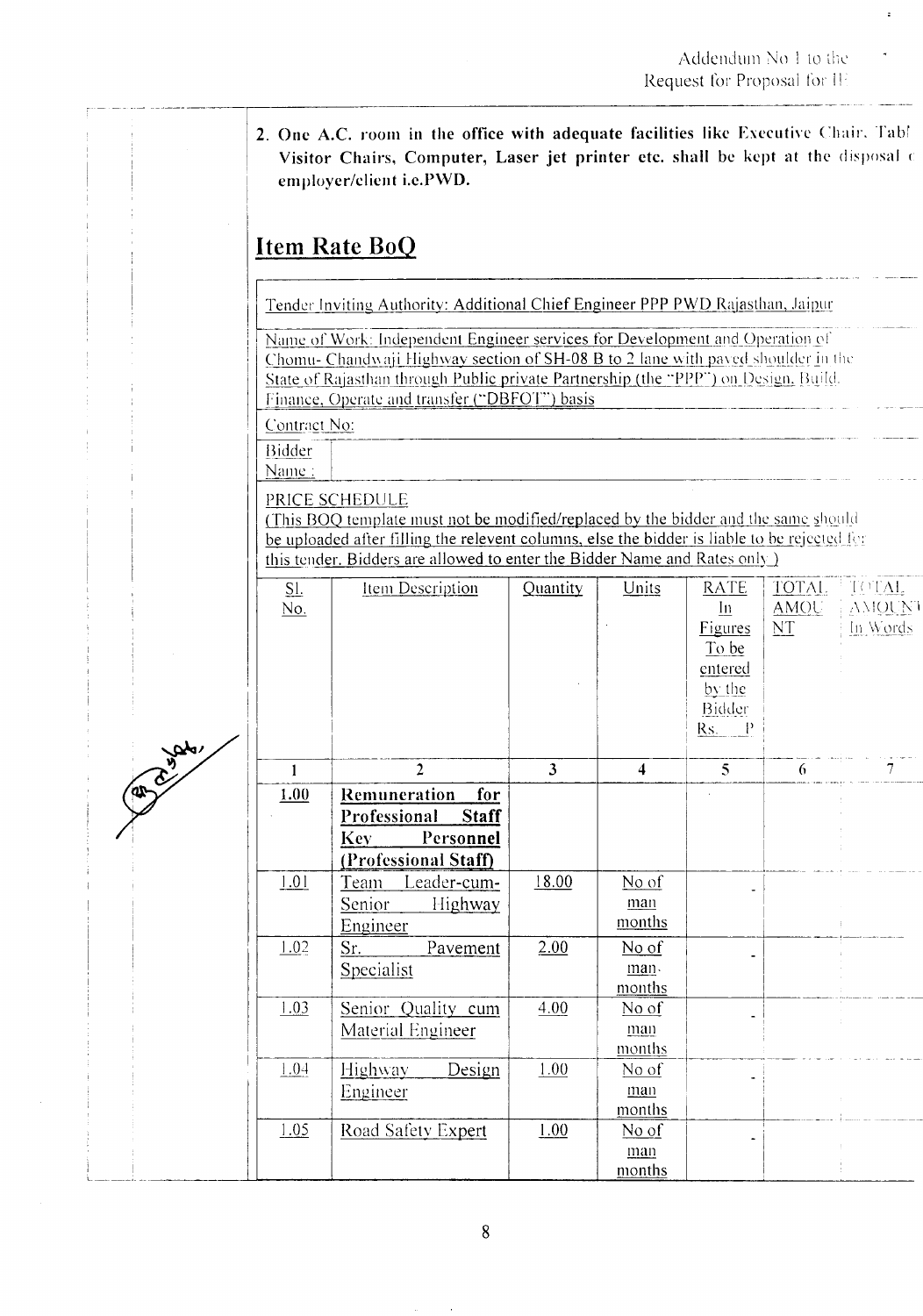|   | 1.06 | Legal Expert                      | 0.50  | $No$ of                  |  |  |
|---|------|-----------------------------------|-------|--------------------------|--|--|
|   |      |                                   |       | man                      |  |  |
|   |      |                                   |       | months                   |  |  |
|   | 1.07 | <b>Financial Expert</b>           | 1.00  | No of                    |  |  |
|   |      |                                   |       | man                      |  |  |
|   |      |                                   |       | months                   |  |  |
|   |      |                                   |       |                          |  |  |
|   | 2.00 | Remuneration<br>for               |       |                          |  |  |
|   |      | <b>Staff</b>                      |       |                          |  |  |
|   |      | Sub-Professional                  |       |                          |  |  |
|   | 2.01 | Highway<br><u>Assistant</u>       | 12.00 | No of                    |  |  |
|   |      | Engineer                          |       | man                      |  |  |
|   |      |                                   |       | months                   |  |  |
|   | 2.02 | Asstt. Quantity and               | 12.00 | No of                    |  |  |
|   |      | <b>Material Engineer</b>          |       | man                      |  |  |
|   |      |                                   |       | months                   |  |  |
|   | 2.03 | <b>Survey Engineer</b>            | 12.00 | No of                    |  |  |
|   |      |                                   |       |                          |  |  |
|   |      |                                   |       | man                      |  |  |
|   |      |                                   |       | months                   |  |  |
|   | 2.04 | HTMS/Toll Expert                  | 1.00  | No of                    |  |  |
|   |      |                                   |       | man                      |  |  |
|   |      |                                   |       | months                   |  |  |
|   | 3.00 | <b>SUPPORT STAFF</b>              |       |                          |  |  |
|   |      |                                   |       |                          |  |  |
|   | 3.01 | Office Manager (1)                | 18.00 | No of                    |  |  |
|   |      | No)                               |       | man                      |  |  |
|   |      |                                   |       | months                   |  |  |
|   | 3.02 | Accountant (1 No)                 | 18.00 | No of                    |  |  |
|   |      |                                   |       | man                      |  |  |
|   |      |                                   |       | months                   |  |  |
|   | 3.03 | Computer<br>Operator              | 18.00 | $No$ of                  |  |  |
|   |      | $(1$ No.)                         |       | man                      |  |  |
| L |      |                                   |       | months                   |  |  |
|   | 3.04 | Guard (1<br>$Nos$ )<br>(1x)       | 36.00 | $No$ of                  |  |  |
|   |      | $36 = 36$                         |       | $\underline{\text{man}}$ |  |  |
|   |      |                                   |       | months                   |  |  |
|   |      |                                   | 36.00 |                          |  |  |
|   | 3.05 | Office Boy (1No)                  |       | No of                    |  |  |
|   |      |                                   |       | man                      |  |  |
|   |      |                                   |       | months                   |  |  |
|   | 4.00 | Transportation                    |       |                          |  |  |
|   | 1.01 | Car rentals. At least 2           | 30.00 | Vehicle-                 |  |  |
|   |      |                                   |       | months                   |  |  |
|   |      | vehicles<br>for<br>the            |       |                          |  |  |
|   |      | <u>be</u><br>project are<br>$t_0$ |       |                          |  |  |
|   |      | provided<br>during                |       |                          |  |  |
|   |      | construction                      |       |                          |  |  |
|   |      | (vehicles should not              |       |                          |  |  |
|   |      | be more than 3 years              |       |                          |  |  |
|   |      | old for which copy of             |       |                          |  |  |
|   |      |                                   |       |                          |  |  |
|   |      | registration must be              |       |                          |  |  |
|   |      | produced)                         |       |                          |  |  |
|   |      | vehicles<br>*The                  |       |                          |  |  |
|   |      | provided<br>the<br>by             |       |                          |  |  |
|   |      | shall<br>consultant               |       |                          |  |  |

http://www.augh.augh.org/university/and

 $\begin{array}{c} \begin{array}{c} \text{if }\\ \text{if }\\ \text{if }\\ \end{array} \end{array}$ 

 $\hat{\boldsymbol{\beta}}$ 

Ĵ,

 $\mathbf{P}^{\mathcal{C}}$ 

 $\sim$ 

 $\begin{array}{c} \begin{array}{c} \begin{array}{c} \begin{array}{c} \end{array} \\ \begin{array}{c} \end{array} \\ \begin{array}{c} \end{array} \end{array} \end{array} \end{array}$ 

 $\ddot{\phantom{0}}$ 

 $\frac{1}{2}$ 

 $\ddot{\phantom{a}}$